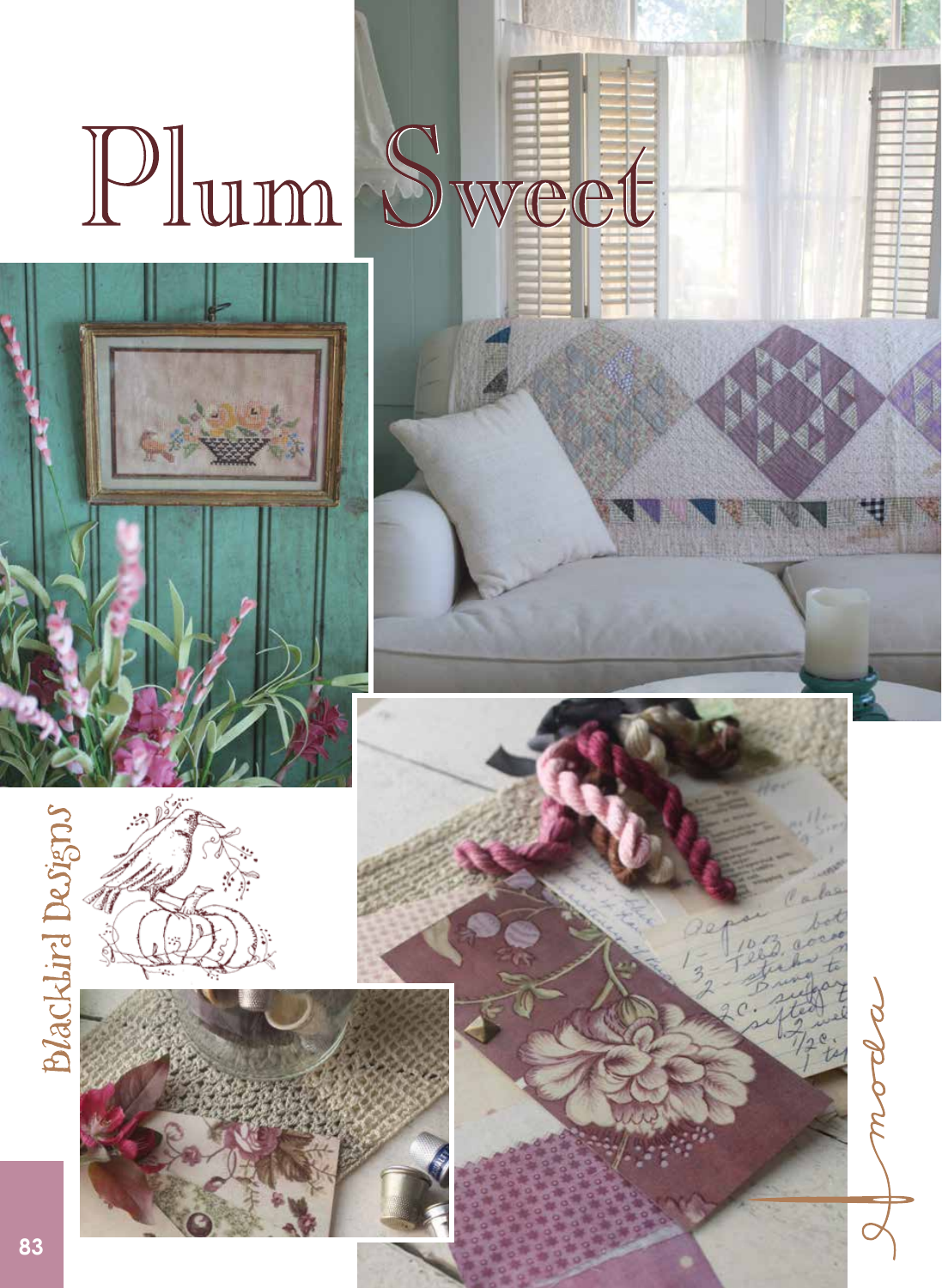

**№ 2738 15 White Lilac**



**№ 2733 11\* Antique White**



**№ 2736 11 Antique White**

**№ 2738 12\* White Tan**



**№ 2731 11 Antique White**



**№ 2734 11 Antique White**



**№ 2735 11\* Antique White**

## *Plum Sweet* is

 dedicated to the small, delicious things we cherish in life. You won't be able to resist the mouthwatering shades of vanilla, the blush of ripe, juicy plums and the sweet spice of English lavenders. The delicate, romantic florals will add a joyful, sweet look to your quilts. It's no wonder we called this line *Plum Sweet*!

**№ 2739 11\* Antique White**

**№ 2739 12 Sand Dune**



**№ 2730 11\* Antique White**

**Moda** spring fabric collection 2014 **84**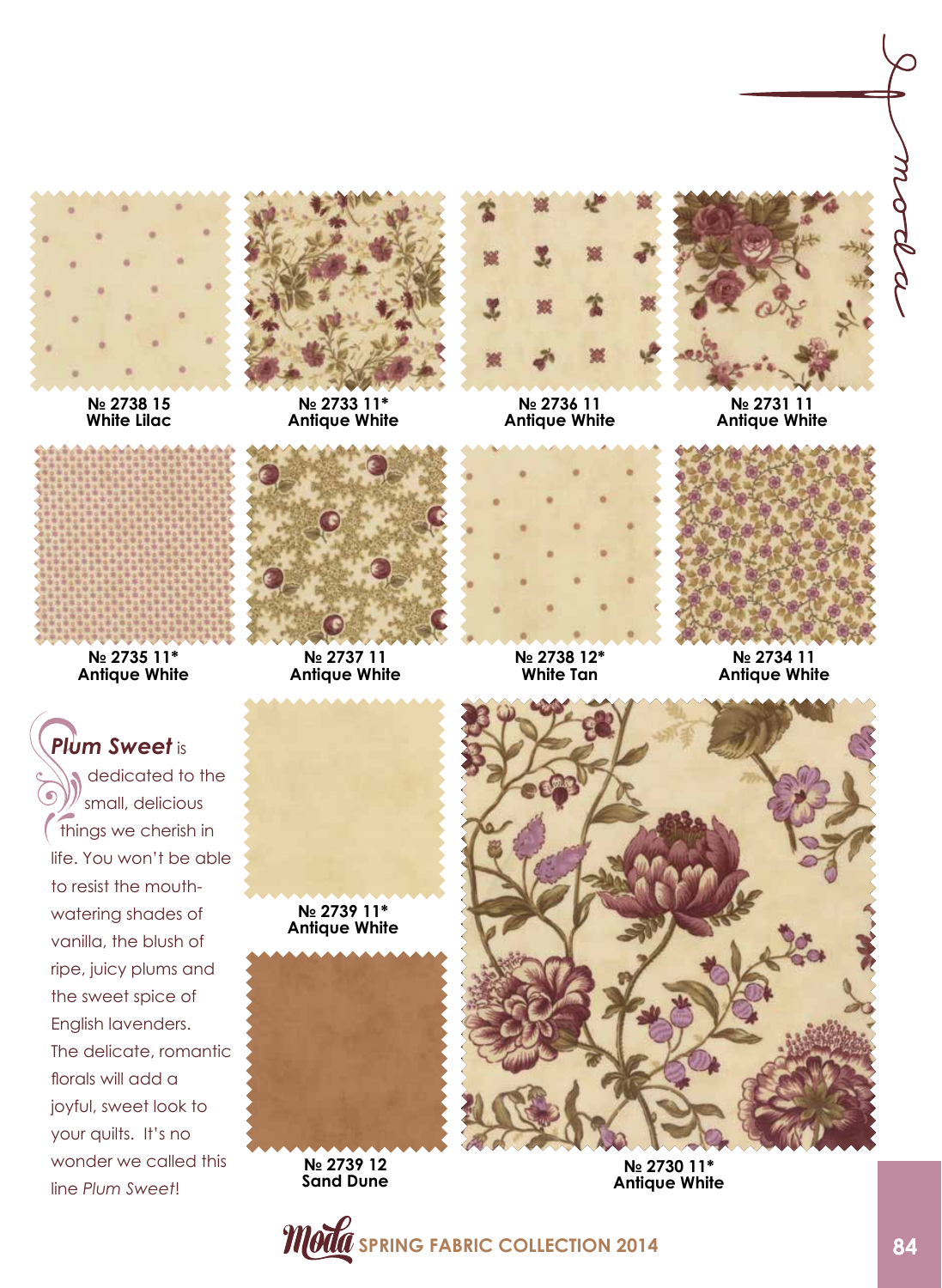

**Lilac**

www.blackbird-designs.blogspot.com



**№ 2730 15\* Lilac**



**№ 2738 14 Iris**



**№ 2735 15\* Lilac**



**№ 2732 12\* Sand Dune**



**№ 2733 12\* Sand Dune**



**№ 2734 12\* Sand Dune**



**№ 2736 12 Sand Dune**



**№ 2731 14\* Iris**



**№ 2732 14\* Iris**



**№ 2734 24\* Iris**



**№ 2737 14\* Iris**